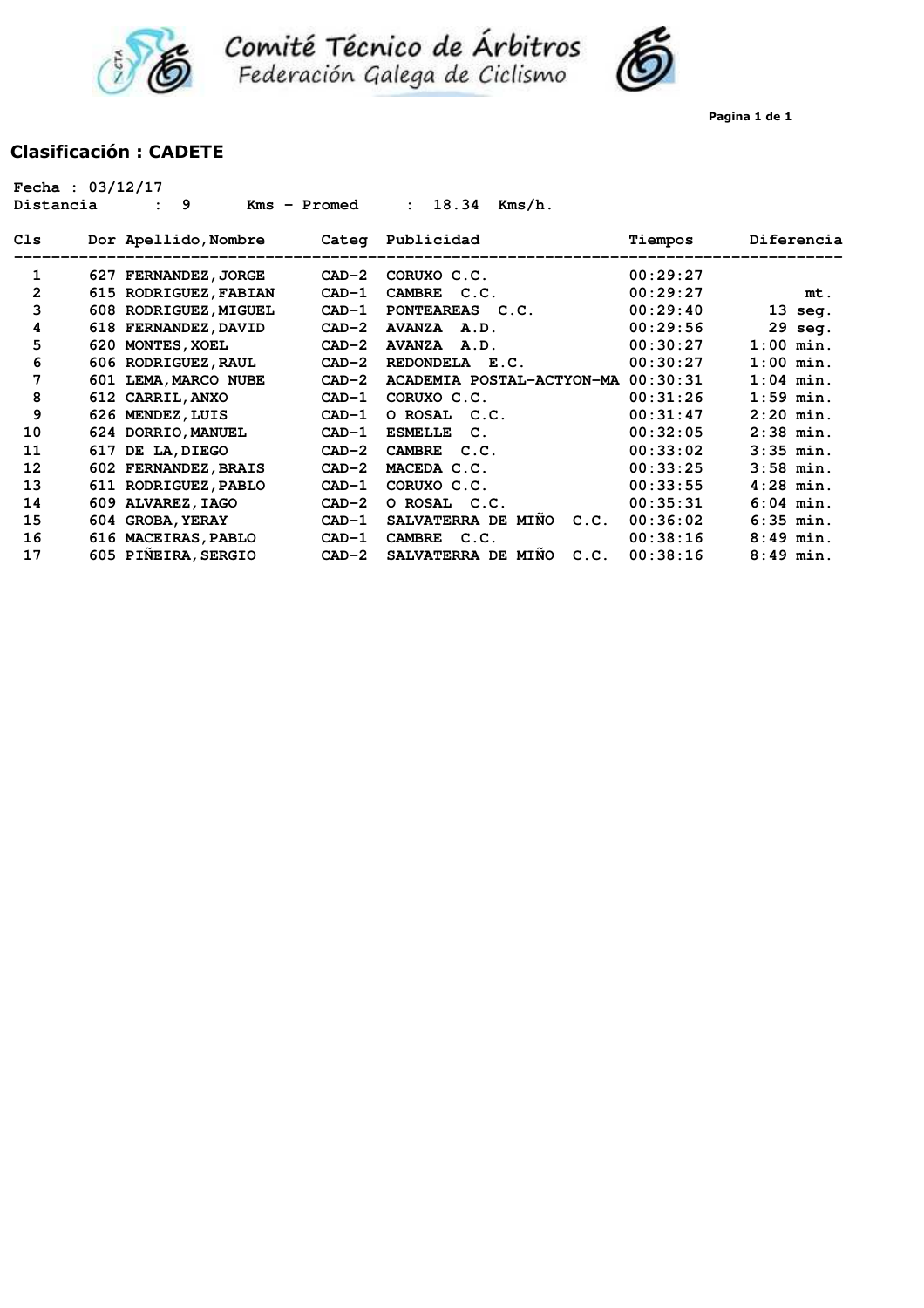





#### **Clasificación : FEMINA CADETE**

| Fecha : $03/12/17$<br>Distancia | 9                    | Kms - Promed | 15.14<br>Kms/h.<br>$\mathbf{r}$ |          |             |
|---------------------------------|----------------------|--------------|---------------------------------|----------|-------------|
| Cls                             | Dor Apellido, Nombre | Categ        | Publicidad                      | Tiempos  | Diferencia  |
| 1                               | 806 CAPA, LAURA      | $F-CAD$      | FARTO CLUB CICLISTA             | 00:35:40 | min.        |
| $\overline{2}$                  | 807 VILA, ZAIRA      | $F-CAD$      | CORUXO C.C.                     | 00:36:34 | $54$ seq.   |
| 3                               | 809 FERNANDEZ, LAURA | $F-CAD$      | 2.0 SPORT TEAM CLUB             | 00:39:36 | $3:56$ min. |
| 4                               | 803 PIÑEIRO, YAIZA   | $F-CAD$      | MACEDA C.C.                     | 00:43:00 | $7:20$ min. |
| 5                               | 813 GROBA, YRAYA     | $F-CAD$      | SALVATERRA DE MINO<br>C.C.      | 00:43:20 | $7:40$ min. |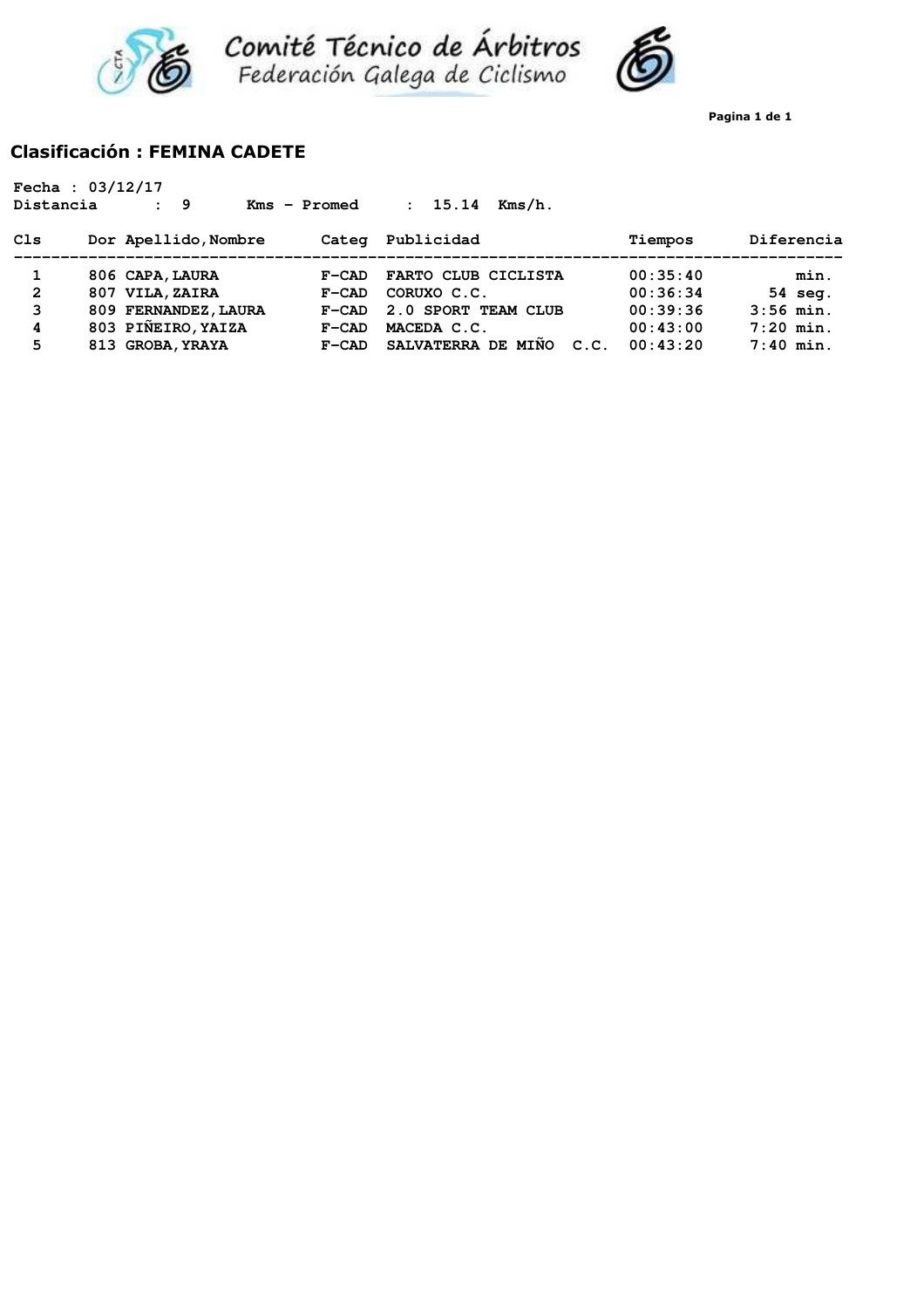



**Pagina 1 de 1**

### **Clasificación : MASTER 50**

| Fecha : $03/12/17$<br>Distancia | 12<br>Kms - Promed                                         |              | Kms/h.<br>: 17.95                    |          |              |
|---------------------------------|------------------------------------------------------------|--------------|--------------------------------------|----------|--------------|
| Cls                             | Dor Apellido, Nombre Categ Publicidad<br>----------------- |              | ------------------------------------ | Tiempos  | Diferencia   |
| $\mathbf{1}$                    | 501 DE LA, JAVIER                                          | <b>MA-50</b> | NORINVER CYCLING TEAM                | 00:40:07 | min.         |
| $\overline{2}$                  | 516 MAGARIÑOS, JOSE MARIA MA-50                            |              | CONDADO BIKE ASOC. DEPORT            | 00:40:26 | $19$ seg.    |
| 3                               | 503 LAGO, JAVIER                                           | <b>MA-50</b> | SPOL C.C.                            | 00:41:13 | $1:06$ min.  |
| 4                               | 513 LOPEZ, FRANCISCO JA                                    | <b>MA-50</b> | BETANZOS C.C.                        | 00:41:26 | $1:19$ min.  |
| 5                               | 508 VAZQUEZ, ENRIQUE                                       | <b>MA-50</b> | MONTE XALO P.C.                      | 00:41:33 | $1:26$ min.  |
| 6                               | 507 CASTRO, MARIO                                          | <b>MA-50</b> | PADRONES C.C.                        | 00:41:41 | $1:34$ min.  |
| 7                               | 514 CASTRO, MANUEL                                         | <b>MA-50</b> | BARBANZABIKE C.                      | 00:42:15 | $2:08$ min.  |
| 8                               | 502 GONZALEZ, ANTONIO                                      | <b>MA-50</b> | SALVATERRA DE MIÑO C.C.              | 00:43:25 | $3:18$ min.  |
| 9                               | 521 DORRIO, MANUEL                                         | <b>MA-50</b> | ESMELLE C.                           | 00:44:20 | $4:13$ min.  |
| 10                              | 512 GOMEZ, MANUEL                                          | <b>MA-50</b> | BICI VERDE C.C.                      | 00:45:07 | $5:00$ min.  |
| 11                              | 518 ARIZNAVARRETA, LORENZ MA-50                            |              | LA FUGA CAFE GRUPETTA                | 00:46:58 | $6:51$ min.  |
| 12                              | 520 FELIPEZ, JESUS                                         | <b>MA-50</b> | LARACHA C.C.                         | 00:48:12 | $8:05$ min.  |
| 13                              | 522 GONZALEZ, JESUS                                        | <b>MA-50</b> | NAVIEGO G. C.                        | 00:49:02 | $8:55$ min.  |
| 14                              | 538 HIDALGO, ENRIQUE JOSE MA-50                            |              | MASTER DA LOURINA C.                 | 00:49:38 | $9:31$ min.  |
| 15                              | 515 GONZALEZ, JOSE MANUEL MA-50                            |              | ACADEMIA POSTAL-ACTYON-MA 00:51:19   |          | $11:12$ min. |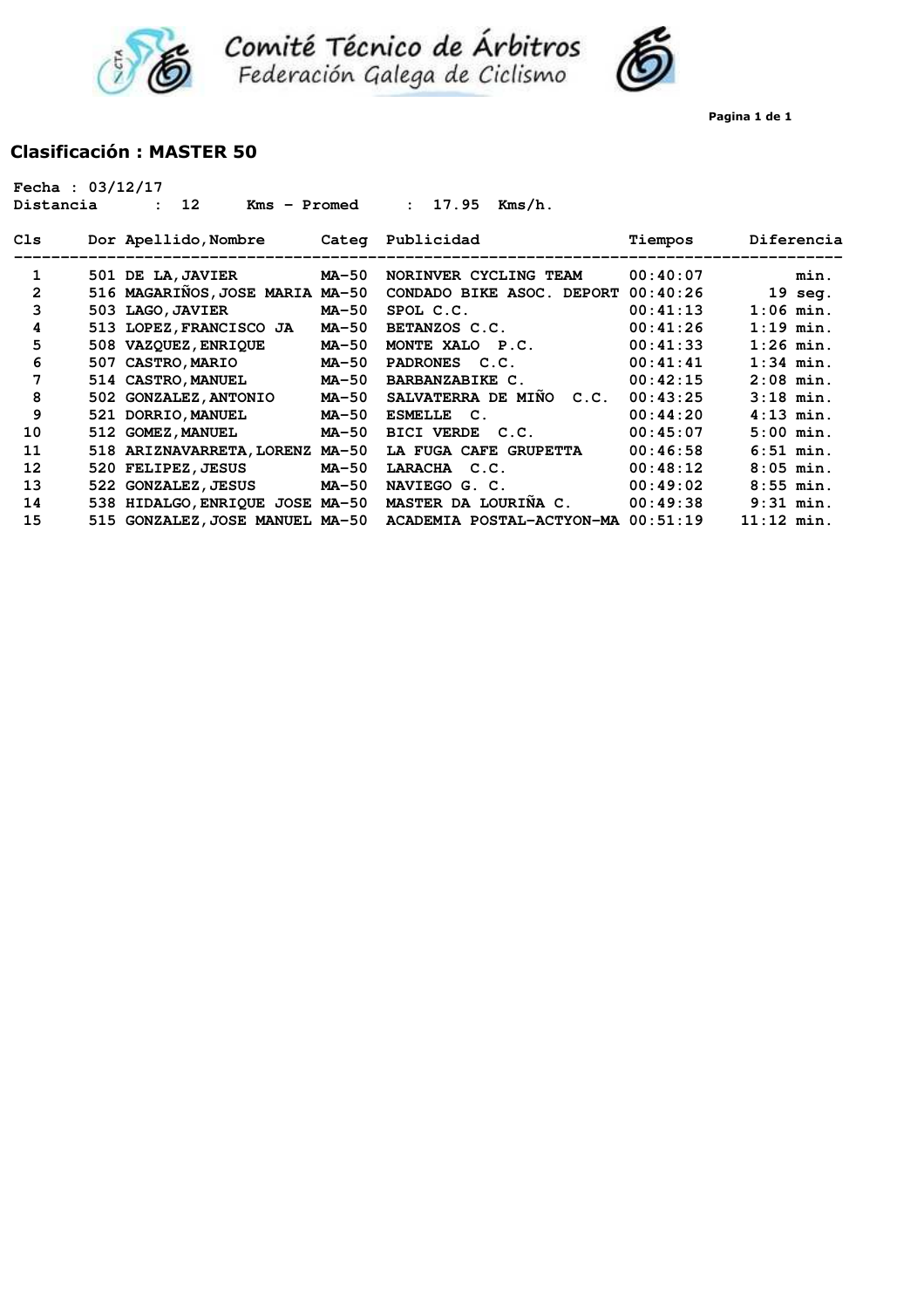



**Pagina 1 de 2**

### **Clasificación : MASTER 40**

| Fecha : $03/12/17$<br>Distancia | 12<br>$Kms - Promed$<br>$\ddot{\cdot}$ |              | 18.4<br>$Kms/h$ .<br>$\mathbf{L}$  |                 |             |
|---------------------------------|----------------------------------------|--------------|------------------------------------|-----------------|-------------|
| Cls                             | Dor Apellido, Nombre                   |              | Categ Publicidad                   | Tiempos         | Diferencia  |
| 1                               | 413 TRASBACH, ALEJANDRO                | <b>MA-40</b> | RACING CYCLING TEAM G.D.           | 00:39:08        | min.        |
| $\mathbf{2}$                    | 401 ARMADA, MANUEL                     | MA-40        | ASOCIACION GALEGA DE CICL 00:39:17 |                 | 9 seg.      |
| 3                               | 428 AGRA, XACOB                        | MA-40        | MASTER DA LOURIÑA C.               | 00:39:17        | 9 seg.      |
| 4                               | 729 ALVAREZ, MARIO                     | MA-40        | UNO DI NOI GRUPO DEPORTIV 00:39:54 |                 | 46 seg.     |
| 5                               | 433 VALE, MARCOS                       | MA-40        | GRAFICAS LAR P.C.                  | 00:40:11        | $1:03$ min. |
| 6                               | 497 RODRIGUEZ, RUBEN                   | $MA-40$      | COLLOTO C.C.                       | 00:40:11        | $1:03$ min. |
| 7                               | 407 PERILLE, DAVID                     | MA-40        | ARTEIXO-MB3 C.C.                   | 00:40:25        | $1:17$ min. |
| 8                               | 402 BELLO, JUAN                        | MA-40        | ASOCIACION GALEGA DE CICL 00:40:31 |                 | $1:23$ min. |
| 9                               | 439 FERNANDEZ, JORGE                   | MA-40        | EUMEBIKE TEAM E.T. C.              | 00:40:51        | $1:43$ min. |
| 10                              | 454 NUÑEZ, PEDRO                       | MA-40        | BETANZOS C.C.                      | 00:41:01        | $1:53$ min. |
| 11                              | 452 UBEIRA, FABIAN                     | MA-40        | C.A.R ASOCIACION DEPO              | 00:41:10        | $2:02$ min. |
| 12                              | 421 VIDAL, CARLOS IVAN                 | $MA-40$      | AUTRONIC-CLUB CICLISTA VI 00:41:21 |                 | $2:13$ min. |
| 13                              | 415 BARREIRO, JOSE                     | $MA-40$      | PUNTA FONDON ASOCIACION D 00:41:26 |                 | $2:18$ min. |
| 14                              | 412 REY, XAN                           | <b>MA-40</b> | REY CLUBE CICLISTA                 | 00:41:26        | $2:18$ min. |
| 15                              | 468 REY, MIGUEL                        | $MA-40$      | ARTEIXO-MB3 C.C.                   | 00:41:38        | $2:30$ min. |
| 16                              | 460 PAZOS, JOSE ANTONIO                | <b>MA-40</b> | CLUB CICLISTA CAMBRE CAEI 00:41:43 |                 | $2:35$ min. |
| 17                              | 463 COUÑAGO, JOSE ANGEL                | MA-40        | DE LA FUENTE C.C.                  | 00:42:32        | $3:24$ min. |
| 18                              | 432 GREGORES, MANUEL                   | MA-40        | GUILLADE C C.                      | 00:42:32        | $3:24$ min. |
| 19                              | 443 FERNANDEZ, LUIS ALBER MA-40        |              | CODIGO ATLANTICO G.C.              | 00:42:46        | $3:38$ min. |
| 20                              | 440 FREIRE, MARCOS                     | MA-40        | EUMEBIKE TEAM E.T. C.              | 00:42:46        | $3:38$ min. |
| 21                              | 728 RODRIGUEZ, ALFONSO                 | $MA-40$      | NAVIEGO G. C.                      | 00:42:56        | $3:48$ min. |
| 22                              | 408 SAAVEDRA, JOSE ANTONI MA-40        |              | VILALBA-AS PONTES C.C.             | 00:43:06        | $3:58$ min. |
| 23                              | 476 GESTAL, MANUEL BENIT               | $MA-40$      | <b>CAIMANES BETANZOS</b>           | C. BTT 00:43:21 | $4:13$ min. |
| 24                              | 442 MARTINEZ, XAVIER                   | MA-40        | DE LA FUENTE C.C.                  | 00:43:21        | $4:13$ min. |
| 25                              | 474 BRANDARIZ, JULIO                   | <b>MA-40</b> | MONTE XALO P.C.                    | 00:43:32        | $4:24$ min. |
| 26                              | 472 ANIDO, FRANCISCO LU                | MA-40        | BETANZOS C.C.                      | 00:43:37        | $4:29$ min. |
| 27                              | 461 PEREIRO, JOSE MANUEL               | MA-40        | VAGALUME C.                        | 00:43:48        | $4:40$ min. |
| 28                              | 707 BREZMES, JUAN                      | MA-40        | MONTE XALO P.C.                    | 00:43:53        | $4:45$ min. |
| 29                              | 449 CASANOVA, JAVIER                   | $MA-40$      | <b>CAMBRE</b><br>C.C.              | 00:44:12        | $5:04$ min. |
| 30                              | 457 PEREIRA, ISMAEL                    | MA-40        | AVANZA A.D.                        | 00:44:31        | $5:23$ min. |
| 31                              | 456 PITA, FRANCISCO JA                 | <b>MA-40</b> | BETANZOS C.C.                      | 00:44:40        | $5:32$ min. |
| 32                              | 733 VIGIL, JUAN ALBERTO                | <b>MA-40</b> | COLLOTO C.C.                       | 00:44:51        | $5:43$ min. |
| 33                              | 477 CORRAL, LUIS ANTONIO               | <b>MA-40</b> | CAIMANES BETANZOS C. BTT 00:45:02  |                 | $5:54$ min. |
| 34                              | 490 MARTINEZ, DEMETRIO                 | $MA-40$      | BENI GYM SPORT<br>$\mathbf{C}$ .   | 00:45:16        | $6:08$ min. |
| 35                              | 427 RODRIGUEZ, MANUEL ANG MA-40        |              | MASTER GALAICO C. D.               | 00:45:16        | $6:08$ min. |
| 36                              | 451 BARCIELA, MANUEL                   | <b>MA-40</b> | C.A.R ASOCIACION DEPO              | 00:45:16        | $6:08$ min. |
| 37                              | 436 FERNANDEZ, MARCELINO MA-40         |              | GRAFICAS LAR P.C.                  | 00:45:18        | $6:10$ min. |
| 38                              | 462 PEREZ, ALBERTO CARL                | <b>MA-40</b> | VAGALUME C.                        | 00:45:48        | $6:40$ min. |
| 39                              | 448 RODRIGUEZ, ANTONIO JE MA-40        |              | CAMBRE C.C.                        | 00:45:48        | $6:40$ min. |
| 40                              | <b>469 SEGADE, MANUEL</b>              | MA-40        | CAMBRE C.C.                        | 00:45:50        | $6:42$ min. |
| 41                              | 447 GESTAL, JOSE DAVID                 | MA-40        | CAMBRE C.C.                        | 00:45:53        | $6:45$ min. |
| 42                              | 478 MENENDEZ, JUAN MIGUEL MA-40        |              | CAIMANES BETANZOS C. BTT 00:46:02  |                 | $6:54$ min. |
| 43                              | 434 BARREIRA, MIGUEL                   | MA-40        | GRAFICAS LAR P.C.                  | 00:46:12        | $7:04$ min. |
| 44                              | 455 MARTINEZ, PAULO BREOG MA-40        |              | BETANZOS C.C.                      | 00:46:14        | $7:06$ min. |
| 45                              | 471 VAZQUEZ, JOSE MANUEL               | MA-40        | BETANZOS C.C.                      | 00:46:26        | $7:18$ min. |
| 46                              | 484 PULPEIRO, MARCOS                   | <b>MA-40</b> | MEIRA C.C.                         | 00:46:33        | $7:25$ min. |
| 47                              | 479 PIÑEIRO, MANUEL IGNAC MA-40        |              | MONTE XALO P.C.                    | 00:46:44        | $7:36$ min. |
| 48                              | 438 MUÑIZ, JUAN CARLOS                 | <b>MA-40</b> | FEDERACION GALLEGA CICLIS 00:47:07 |                 | $7:59$ min. |
| 49                              | 437 BLANCO, LUIS                       | MA-40        | FERROL C.C.                        | 00:47:07        | $7:59$ min. |
| 50                              | 489 MANTEIGA, MIGUEL                   | <b>MA-40</b> | MONTE XALO P.C.                    | 00:47:37        | $8:29$ min. |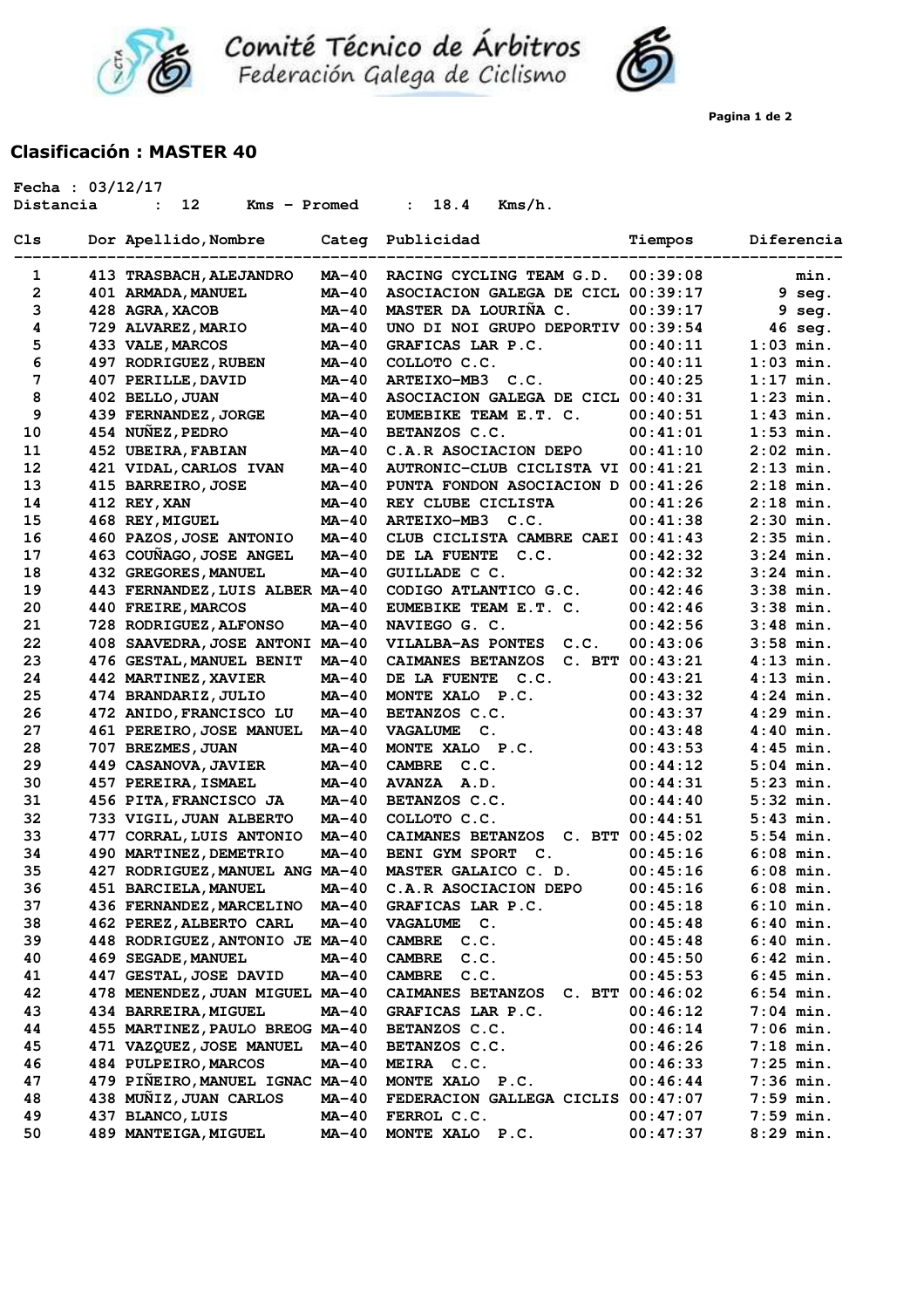

Comité Técnico de Árbitros<br>Federación Galega de Ciclismo



| 51 | 466 LENDOIRO, JUAN CARLOS MA-40         |              | BETANZOS C.C.                      | 00:47:56 | $8:48$ min.  |
|----|-----------------------------------------|--------------|------------------------------------|----------|--------------|
| 52 | 446 DASILVA, SALVADOR                   | $MA-40$      | CANGAS C.C.                        | 00:47:56 | $8:48$ min.  |
| 53 | 404 GONZALEZ, DANIEL                    | MA-40        | ASOCIACION GALEGA DE CICL 00:47:59 |          | $8:51$ min.  |
| 54 | 481 FERNANDEZ, JORGE                    | MA-40        | MONTE XALO<br>P.C.                 | 00:47:59 | $8:51$ min.  |
| 55 | 410 IGLESIAS, FRANCISCO<br>$\mathbf{J}$ | MA-40        | SPOL C.C.                          | 00:49:26 | $10:18$ min. |
| 56 | 405 GRANDAL, ADRIANO                    | MA-40        | ASOCIACION GALEGA DE CICL 00:49:26 |          | $10:18$ min. |
| 57 | 719 FLORES, JOSE MANUEL                 | $MA-40$      | CORBELO CLUB CICLISTA              | 00:49:59 | $10:51$ min. |
| 58 | 499 AMADO, VICENTE                      | MA-40        | <b>CAMBRE</b><br>C.C.              | 00:50:20 | $11:12$ min. |
| 59 | 491 FRAGIO, PABLO                       | $MA-40$      | IGAROBIKES RACING TEAM C.          | 00:50:32 | $11:24$ min. |
| 60 | 430 ALVAREZ, OSCAR                      | $MA-40$      | IN SITU C.C.                       | 00:51:12 | $12:04$ min. |
| 61 | 470 MONTES, ADOLFO                      | MA-40        | MURALLA C.C.                       | 00:51:51 | $12:43$ min. |
| 62 | 475 PEREZ, JOSE MANEL                   | MA-40        | C. BTT<br>CAIMANES BETANZOS        | 00:52:15 | $13:07$ min. |
| 63 | 422 SANCHEZ, FELIX                      | <b>MA-40</b> | PINARIUM C.D.                      | 00:52:22 | $13:14$ min. |
| 64 | 712 RODRIGUEZ, ENRIQUE AL MA-40         |              | IN SITU C.C.                       | 01:00:00 | $20:52$ min. |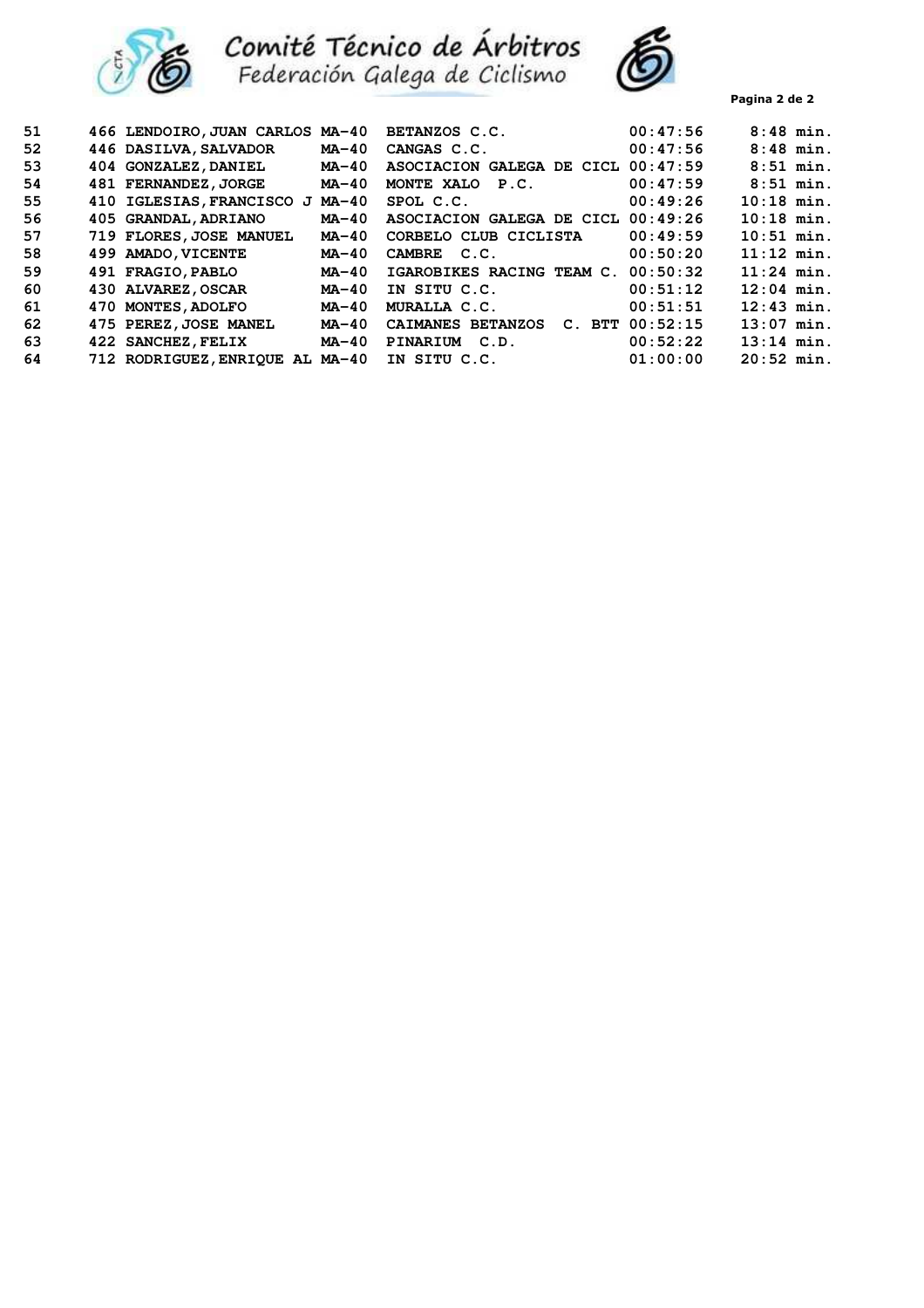



**Pagina 1 de 1**

## **Clasificación : MASTER 30**

| Fecha : $03/12/17$<br>Distancia | 15<br>Kms - Promed<br>$\ddot{\phantom{a}}$ |              | : $19.39$ Kms/h.                      |          |              |
|---------------------------------|--------------------------------------------|--------------|---------------------------------------|----------|--------------|
| C1s                             | Dor Apellido, Nombre Categ Publicidad      |              |                                       | Tiempos  | Diferencia   |
| 1                               | 305 CARRETERO, LUCIANO JE MA-30            |              | <b>CAMBRE</b><br>C.C.                 | 00:46:25 | min.         |
| $\overline{2}$                  | 301 CALVETE, ANDRES                        | MA-30        | C.C.<br><b>CAMBRE</b>                 | 00:46:27 | $2$ seg.     |
| 3                               | 353 MESIAS, ALEJANDRO                      | <b>MA-30</b> | CICLOSQUINTENA C.                     | 00:48:27 | $2:02$ min.  |
| 4                               | 326 CHAPELA, JUAN JOSE                     | $MA-30$      | MASTER MORRAZO C.                     | 00:48:32 | $2:07$ min.  |
| 5                               | 332 MUÑOZ, CONSTANTINO                     | $MA-30$      | GRUPETA PAN DE ZARKO C.               | 00:49:18 | $2:53$ min.  |
| 6                               | 394 MENDEZ, JOSE IGNACIO                   | $MA-30$      | SUPERMERCADOS FROIZ<br>G.D.           | 00:49:18 | $2:53$ min.  |
| $\overline{7}$                  | 328 LAGE, BRUNO                            | $MA-30$      | LIMITE BIERZO C.D.                    | 00:50:05 | $3:40$ min.  |
| 8                               | 350 SEIJO, SANTIAGO                        | <b>MA-30</b> | DEL MAR DE MUGARDOS<br>$\mathbf{C}$ . | 00:50:05 | $3:40$ min.  |
| 9                               | 335 CORZON, ALVARO                         | <b>MA-30</b> | DUMBRIA C.C.                          | 00:50:38 | $4:13$ min.  |
| 10                              | 371 RODRIGUEZ, DANIEL                      | $MA-30$      | MASTER DA LOURIÑA C.                  | 00:50:44 | $4:19$ min.  |
| 11                              | 329 LOPES, MANUEL                          | $MA-30$      | INDEPENDIENTE                         | 00:51:55 | $5:30$ min.  |
| 12                              | 341 GOMEZ, CARLOS                          | <b>MA-30</b> | BETANZOS C.C.                         | 00:52:07 | $5:42$ min.  |
| 13                              | 320 TUBIO, DARIO                           | <b>MA-30</b> | O TRISQUEL C.C.                       | 00:52:07 | $5:42$ min.  |
| 14                              | 340 PESQUEIRA, OMAR                        | $MA-30$      | BICI O CON C.                         | 00:53:36 | $7:11$ min.  |
| 15                              | 344 FERNANDEZ, MARCOS                      | <b>MA-30</b> | ASOCIACION GALEGA DE CICL 00:53:53    |          | $7:28$ min.  |
| 16                              | 307 ESTEVEZ, JAVIER                        | <b>MA-30</b> | VERIN C.C.                            | 00:54:09 | $7:44$ min.  |
| 17                              | 385 ARES, MARIO                            | <b>MA-30</b> | MOTO BIKE P.C.                        | 00:54:41 | $8:16$ min.  |
| 18                              | 323 VAZQUEZ, JAVIER                        | <b>MA-30</b> | MONTE XALO P.C.                       | 00:54:50 | $8:25$ min.  |
| 19                              | 396 VARELA, MIGUEL                         | <b>MA-30</b> | RIBEIRAS DO MIÑO C.C.                 | 00:54:50 | $8:25$ min.  |
| 20                              | 348 PEREZ, JOSE BENITO                     | <b>MA-30</b> | ACADEMIA POSTAL-ACTYON-MA 00:55:09    |          | $8:44$ min.  |
| 21                              | 316 CATOIRA, ALBERTO                       | <b>MA-30</b> | PADRONES C.C.                         | 00:55:16 | $8:51$ min.  |
| 22                              | 309 RODRIGUEZ, ELOY                        | <b>MA-30</b> | VARA E PEDAL A.D.R.                   | 00:55:38 | $9:13$ min.  |
| 23                              | 346 MENDEZ, PABLO DANIEL                   | <b>MA-30</b> | <b>MASTER LOURIÑA</b>                 | 00:56:14 | $9:49$ min.  |
| 24                              | 315 MARTINEZ, PABLO                        | $MA-30$      | PINARIUM C.D.                         | 00:56:42 | $10:17$ min. |
| 25                              | 333 MIGUELEZ, LUIS                         | <b>MA-30</b> | GRUPETA PAN DE ZARKO C.               | 00:56:43 | $10:18$ min. |
| 26                              | 359 VIDAL, DAVID                           | <b>MA-30</b> | CAIMANES BETANZOS C. BTT 00:57:21     |          | $10:56$ min. |
| 27                              | 334 GARCIA, NESTOR                         | $MA-30$      | EUMEBIKE TEAM E.T. C.                 | 00:57:47 | $11:22$ min. |
| 28                              | 324 PEDREIRA, ROBERTO                      | $MA-30$      | MONTE XALO P.C.                       | 00:58:12 | $11:47$ min. |
| 29                              | 313 ALBAR, FRANCISCO                       | <b>MA-30</b> | POIO BIKE C.                          | 00:58:32 | $12:07$ min. |
| 30                              | 343 COSTAL, ELIAS                          | <b>MA-30</b> | ASOCIACION GALEGA DE CICL 01:00:00    |          | $13:35$ min. |
| 31                              | 397 RIVAS, DIEGO                           | $MA-30$      | MURALLA C.C.                          | 01:00:00 | $13:35$ min. |
| 32                              | 338 SEIJO, MANUEL                          | <b>MA-30</b> | CAIMANES BETANZOS C. BTT 01:00:00     |          | $13:35$ min. |
| 33                              | 331 CARRO, BERNARDO                        | $MA-30$      | IGAROBIKES RACING TEAM C. 01:00:00    |          | $13:35$ min. |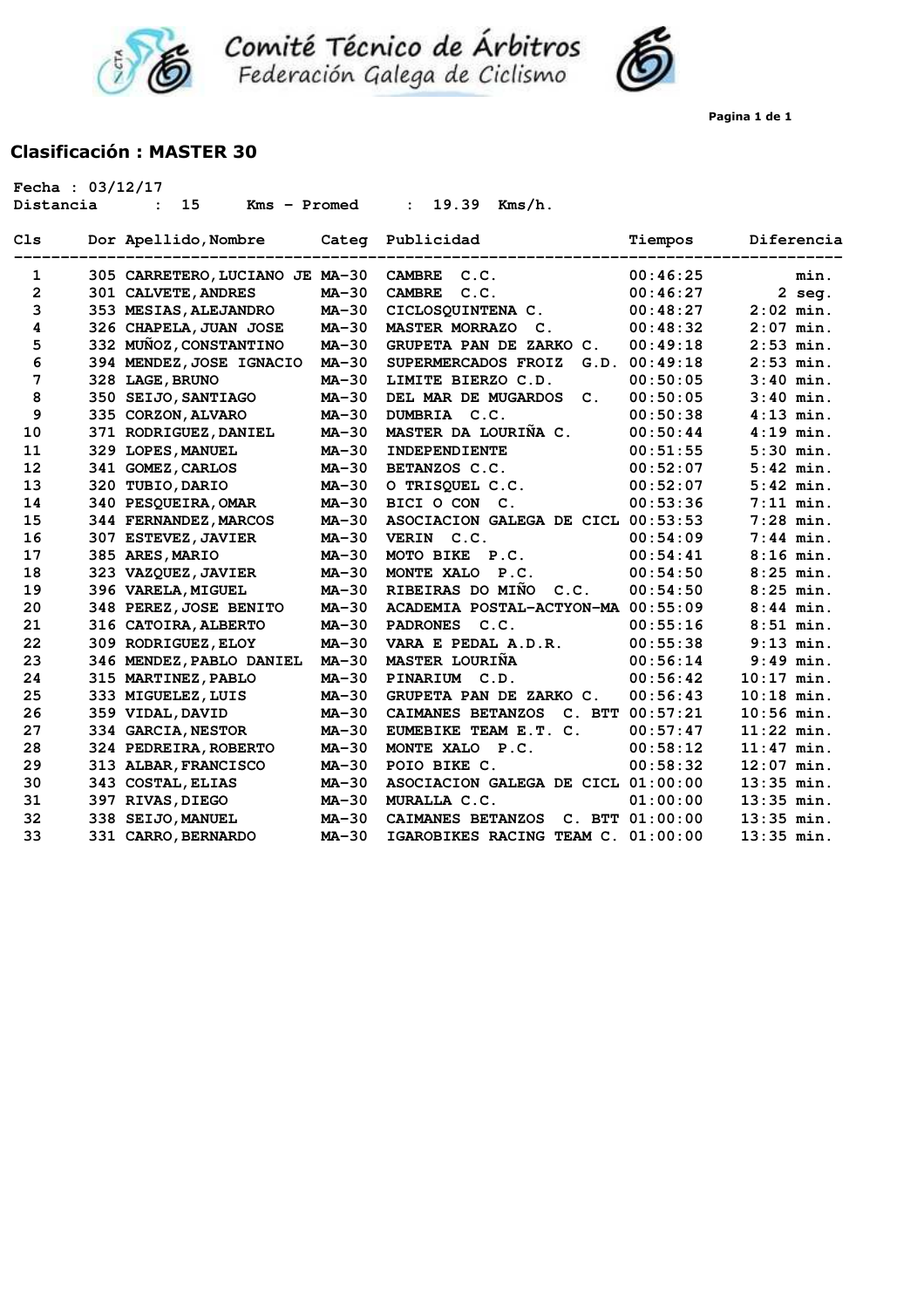



**Pagina 1 de 1**

## **Clasificación : JUNIOR**

| Fecha : $03/12/17$ |                          |       |                                          |          |              |
|--------------------|--------------------------|-------|------------------------------------------|----------|--------------|
| Distancia          | 15<br>Kms - Promed       |       | 19.13<br>Kms/h.<br>$\mathbf{r}$          |          |              |
| Cls                | Dor Apellido, Nombre     |       | Categ Publicidad                         | Tiempos  | Diferencia   |
| 1                  | 213 SUAREZ, JORGE        | JUN-2 | CIDADE DE LUGO - ESTURION $00:47:03$     |          | min.         |
| $\mathbf{2}$       | 225 GARCIA, IGNACIO      | JUN-1 | BEMBIBRE BTT C.D.                        | 00:49:04 | $2:01$ min.  |
| 3                  | 214 ESPIÑEIRA, ELOY      | JUN-2 | CAIMANES BETANZOS<br>C. BTT              | 00:49:04 | $2:01$ min.  |
| 4                  | 203 GIRALDEZ, ADRIAN     | JUN-1 | SERVICIOS LOGISTICOS SOUT 00:50:20       |          | $3:17$ min.  |
| 5                  | 207 LORENZO, YAGO        | JUN-2 | <b>OSCAR PEREIRO</b><br><b>FUNDACION</b> | 00:50:52 | $3:49$ min.  |
| 6                  | 215 FERNANDEZ, OSCAR     | JUN-1 | AVANZA A.D.                              | 00:51:31 | $4:28$ min.  |
| 7                  | 212 LOPEZ, ROI           | JUN-1 | <b>COMPOSTELANO</b><br>C.C.              | 00:52:16 | $5:13$ min.  |
| 8                  | 220 MARTINEZ, JOSE RAMON | JUN-1 | AVANZA A.D.                              | 00:53:32 | $6:29$ min.  |
| 9                  | 228 EIRABELLA, RAUL      | JUN-1 | POIO BIKE C.                             | 00:59:13 | $12:10$ min. |
| 10                 | 217 FIGUEROA, OSCAR      | JUN-1 | ARTEIXO-MB3<br>C.C.                      | 00:59:43 | $12:40$ min. |
| 11                 | 211 BARREIRO, JONATHAN   | JUN-2 | <b>COMPOSTELANO</b><br>C.C.              | 01:00:00 | $12:57$ min. |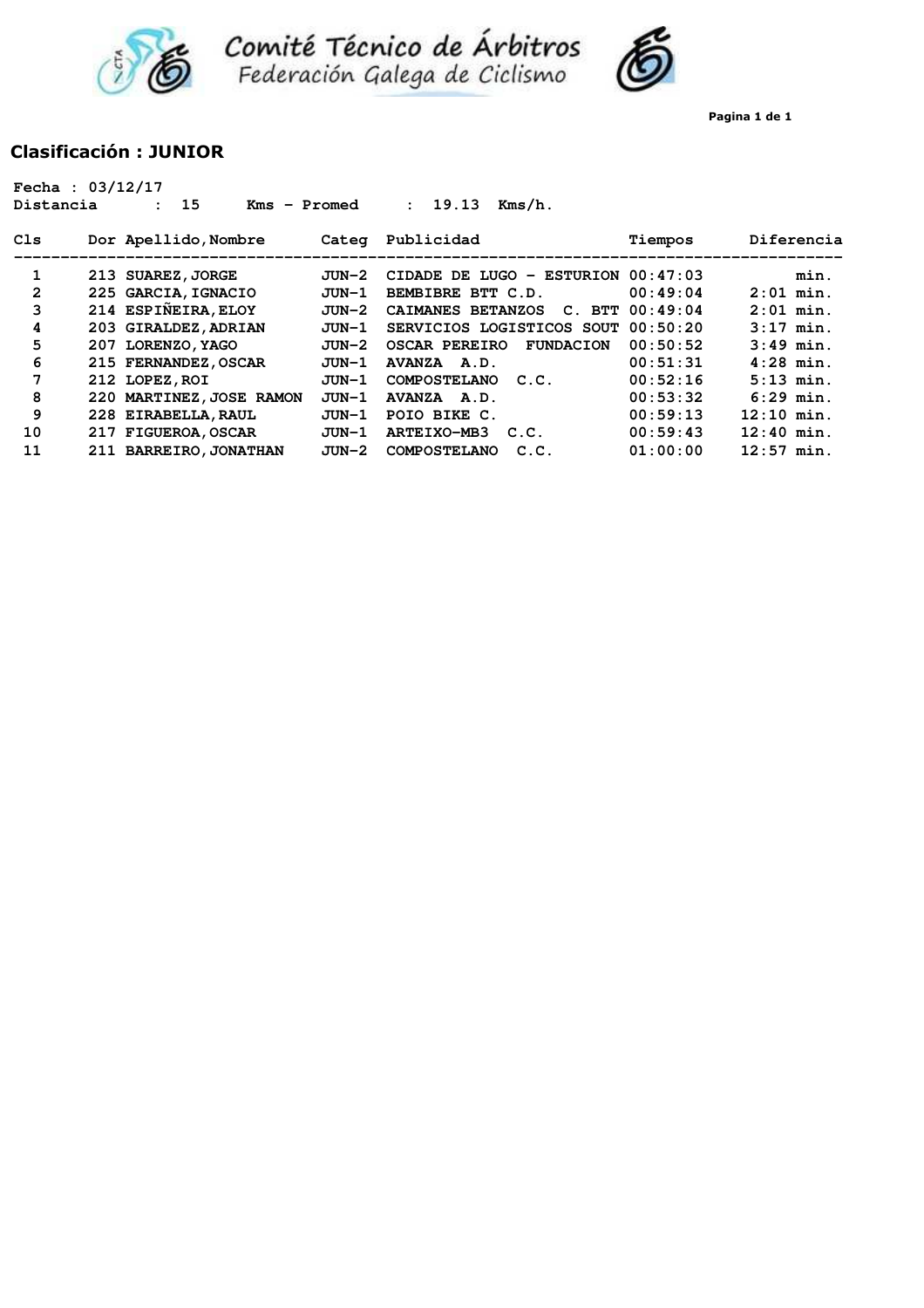





### **Clasificación : FEMINA ABSOLUTA**

| Fecha : $03/12/17$<br>Distancia | 12<br>Kms - Promed       |         | 15.84<br>Kms/h.<br>$\mathbf{r}$      |                     |              |
|---------------------------------|--------------------------|---------|--------------------------------------|---------------------|--------------|
| Cls                             | Dor Apellido, Nombre     | Categ   | Publicidad                           | Tiempos             | Diferencia   |
| 1                               | 909 VAZQUEZ, LUCIA       | $F-ELI$ | PROREBORDOSA OFORSEP/RJGR 00:45:27   |                     | min.         |
| $\overline{2}$                  | 851 GARCIA, ANDREA       | $F-JUN$ | CAMBRE C.C.                          | 00:47:34            | $2:07$ min.  |
| 3                               | 853 COSTA, JESSICA       | $F-JUN$ | <b>INDEPENDIENTE</b>                 | 00:49:37            | $4:10$ min.  |
| 4                               | 856 ARIAS, ALBA          | $F-JUN$ | ARTEIXO-MB3 C.C.                     | 00:51:01            | $5:34$ min.  |
| 5                               | 953 GONZALEZ, ZAIDA      | $F-S23$ | CIDADE DE LUGO - ESTURION $00:51:45$ |                     | $6:18$ min.  |
| 6                               | 857 MARTINEZ, ANTIA      | $F-JUN$ | ACADEMIA POSTAL-ACTYON-MA 00:51:45   |                     | $6:18$ min.  |
| 7                               | 949 SOUTO, BELEN         | $F-M30$ | CAIMANES BETANZOS                    | $C.$ BTT $00:53:54$ | $8:27$ min.  |
| 8                               | 854 DOMINGUEZ, ANA BELEN | $F-JUN$ | C.C.MARIN-OTTOMAN                    | 00:55:23            | $9:56$ min.  |
| 9                               | 913 GOMEZ, CARLA Mª      | $F-ELI$ | BARBANZABIKE C.                      | 01:00:33            | $15:06$ min. |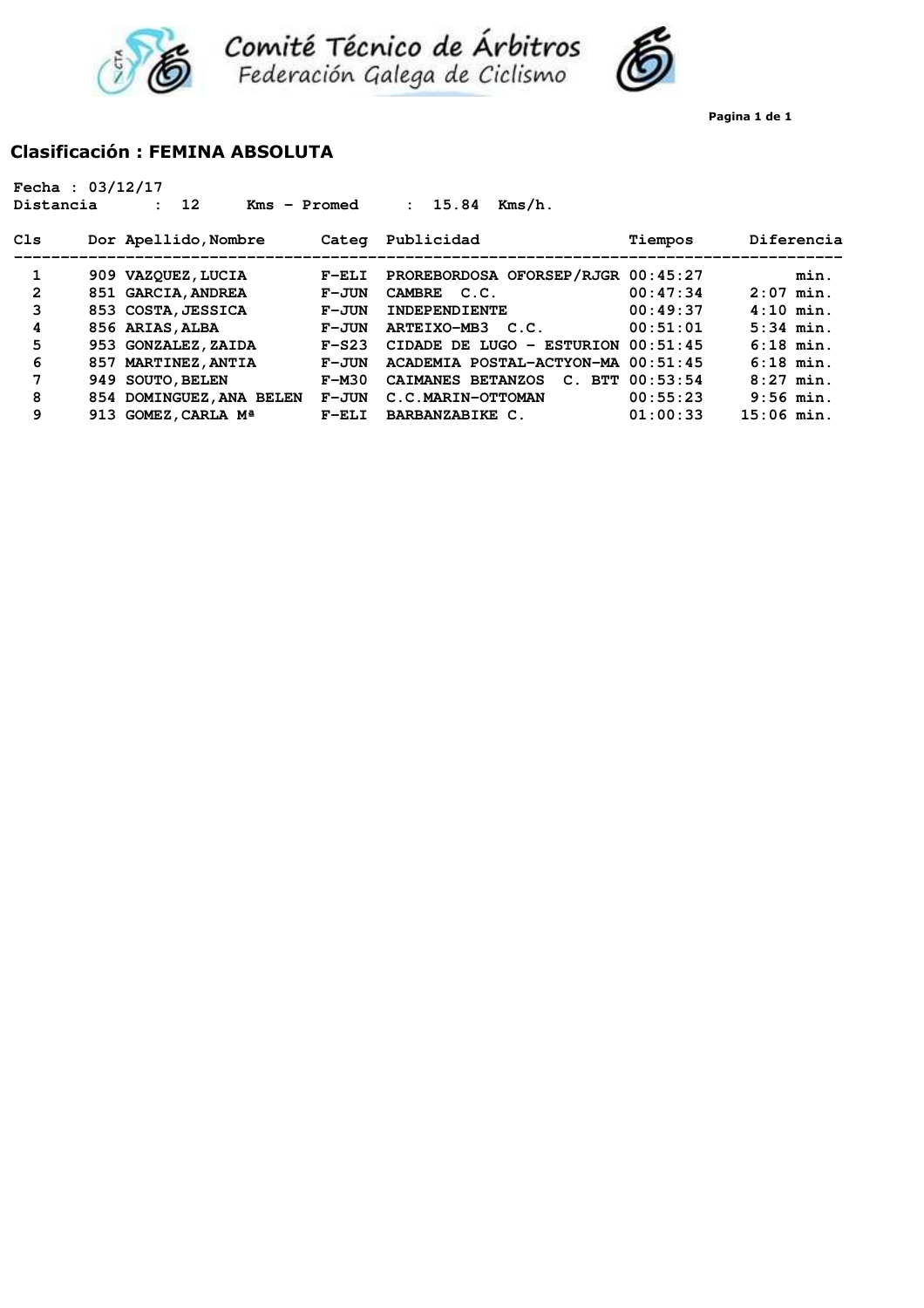



**Pagina 1 de 1**

# **Clasificación : ('SUB23','ELITE','S-PRO','E-PRO','E-UCI',)**

| Fecha : $03/12/17$<br>Distancia | 18                                    | Kms - Promed | 17.11<br>$Kms/h$ .<br>$\mathbf{r}$       |                        |              |
|---------------------------------|---------------------------------------|--------------|------------------------------------------|------------------------|--------------|
| Cls                             | Dor Apellido, Nombre Categ Publicidad | -----------  |                                          | Tiempos<br>----------- | Diferencia   |
| 1                               | 106 SAA, ROMAN                        | SUB23        | ACADEMIA POSTAL-ACTYON-MA 01:03:07       |                        | min.         |
| 2                               | 104 ALVAREZ, PABLO                    | SUB23        | CLUB CICLISTA CAMBRE CAEI 01:03:18       |                        | $11$ seg.    |
| 3                               | 8 PUNZON, JORGE                       | <b>ELITE</b> | <b>OSCAR PEREIRO</b><br><b>FUNDACION</b> | 01:03:31               | 24 seg.      |
| 4                               | 28 SORDO, AQUILES                     | <b>ELITE</b> | CAIMANES BETANZOS C. BTT 01:05:33        |                        | $2:26$ min.  |
| 5                               | 22 OTERO, DARIO MANUEL                | <b>ELITE</b> | COMPOSTELANO C.C.                        | 01:05:33               | $2:26$ min.  |
| 6                               | 31 FERNANDEZ, LUIS                    | <b>ELITE</b> | AVANZA A.D.                              | 01:06:18               | $3:11$ min.  |
| 7                               | 40 CARRERA, PABLO                     | <b>ELITE</b> | TRANS.CHEMA-BOLAÑOS AUTO                 | 01:06:37               | $3:30$ min.  |
| 8                               | 5 GONZALEZ, PAULO                     | <b>ELITE</b> | SALVATERRA DE MIÑO C.C.                  | 01:07:37               | $4:30$ min.  |
| 9                               | 1 VALVERDE, ADRIAN                    | <b>ELITE</b> | <b>RIAS BAIXAS</b>                       | 01:07:44               | $4:37$ min.  |
| 10                              | 9 GUERRA, FERNANDO                    | <b>ELITE</b> | OS ESFOLA ARROS C.C.                     | 01:08:50               | $5:43$ min.  |
| 11                              | 25 BAÑA, FRANCISCO                    | <b>ELITE</b> | COMPOSTELANO C.C.                        | 01:10:01               | $6:54$ min.  |
| 12                              | 65 UCHA, JACOBO                       | $E-UCI$      | W52 FC PORTO                             | 01:10:41               | $7:34$ min.  |
| 13                              | 14 FERNANDEZ, VICTOR                  | <b>ELITE</b> | CAMBRE C.C.                              | 01:11:05               | $7:58$ min.  |
| 14                              | <b>16 LEMA, ADRIAN</b>                | <b>ELITE</b> | KAPELMUUR-HERMITAGE C.D.E $01:11:24$     |                        | $8:17$ min.  |
| 15                              | 15 RAMON, OSCAR                       | <b>ELITE</b> | LIMITE BIERZO C.D.                       | 01:11:46               | $8:39$ min.  |
| 16                              | 13 REY, ALVARO ANTON                  | <b>ELITE</b> | <b>CAMBRE</b><br>C.C.                    | 01:12:26               | $9:19$ min.  |
| 17                              | 39 GONZALEZ, DAVID                    | <b>ELITE</b> | NAVIEGO G. C.                            | 01:12:37               | $9:30$ min.  |
| 18                              | 19 SOUSA, JONATHAN                    | <b>ELITE</b> | IN SITU C.C.                             | 01:12:52               | $9:45$ min.  |
| 19                              | 105 GONZALEZ, RAUL                    | SUB23        | ACADEMIA POSTAL-ACTYON-MA 01:13:08       |                        | $10:01$ min. |
| 20                              | 20 GONZALEZ, FERNANDO                 | <b>ELITE</b> | IN SITU C.C.                             | 01:13:49               | $10:42$ min. |
| 21                              | 34 IGLESIAS, DIEGO                    | <b>ELITE</b> | COVA DA SERPE CLUB BTTEIR $01:30:00$     |                        | $26:53$ min. |
| 22                              | 103 VILLA, XOEL                       | SUB23        | O ROSAL C.C.                             | 01:30:00               | $26:53$ min. |
| 23                              | 33 MORANDEIRA, SERGIO                 | <b>ELITE</b> | MONTE XALO P.C.                          | 01:30:00               | $26:53$ min. |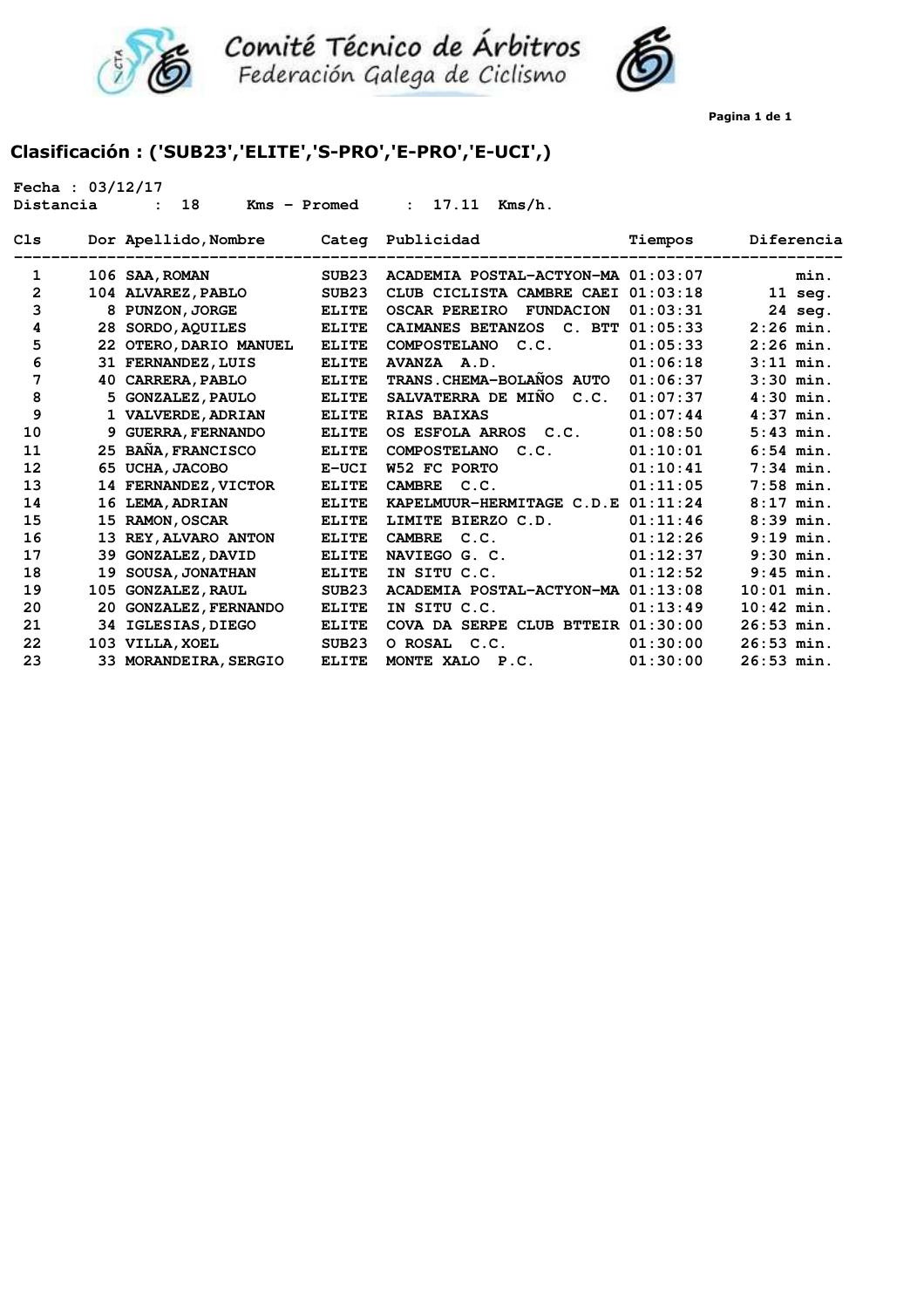



**Pagina 1 de 1**

# **Clasificación : ('ELITE','S-PRO','E-PRO','E-UCI',)**

| Fecha : $03/12/17$<br>Distancia |     | 15<br>Kms - Promed        |              | 14.17<br>$\mathbf{r}$<br>$Kms/h$ .       |          |              |
|---------------------------------|-----|---------------------------|--------------|------------------------------------------|----------|--------------|
| Cls                             |     | Dor Apellido, Nombre      | Categ        | Publicidad                               | Tiempos  | Diferencia   |
| 1                               |     | 8 PUNZON, JORGE           | <b>ELITE</b> | <b>OSCAR PEREIRO</b><br><b>FUNDACION</b> | 01:03:31 | seg.         |
| $\overline{a}$                  |     | 28 SORDO, AQUILES         | <b>ELITE</b> | CAIMANES BETANZOS<br>C. BTT              | 01:05:33 | $2:02$ min.  |
| 3                               | 22  | OTERO, DARIO MANUEL       | <b>ELITE</b> | <b>COMPOSTELANO</b><br>C.C.              | 01:05:33 | $2:02$ min.  |
| 4                               |     | 31 FERNANDEZ, LUIS        | <b>ELITE</b> | AVANZA A.D.                              | 01:06:18 | $2:47$ min.  |
| 5                               |     | 40 CARRERA, PABLO         | <b>ELITE</b> | TRANS. CHEMA-BOLAÑOS AUTO                | 01:06:37 | $3:06$ min.  |
| 6                               |     | 5 GONZALEZ, PAULO         | <b>ELITE</b> | SALVATERRA DE MIÑO<br>C.C.               | 01:07:37 | $4:06$ min.  |
| 7                               |     | 1 VALVERDE, ADRIAN        | <b>ELITE</b> | <b>RIAS BAIXAS</b>                       | 01:07:44 | $4:13$ min.  |
| 8                               |     | 9 GUERRA, FERNANDO        | <b>ELITE</b> | OS ESFOLA ARROS C.C.                     | 01:08:50 | $5:19$ min.  |
| 9                               |     | 25 BAÑA, FRANCISCO        | <b>ELITE</b> | <b>COMPOSTELANO</b><br>C.C.              | 01:10:01 | $6:30$ min.  |
| 10                              |     | 65 UCHA, JACOBO           | E-UCI        | W52 FC PORTO                             | 01:10:41 | $7:10$ min.  |
| 11                              |     | 14 FERNANDEZ, VICTOR      | <b>ELITE</b> | <b>CAMBRE</b><br>C.C.                    | 01:11:05 | $7:34$ min.  |
| 12                              |     | 16 LEMA, ADRIAN           | <b>ELITE</b> | KAPELMUUR-HERMITAGE $C.D.E$ $01:11:24$   |          | $7:53$ min.  |
| 13                              |     | 15 RAMON, OSCAR           | <b>ELITE</b> | LIMITE BIERZO C.D.                       | 01:11:46 | $8:15$ min.  |
| 14                              | 13  | REY, ALVARO ANTON         | <b>ELITE</b> | <b>CAMBRE</b><br>C.C.                    | 01:12:26 | $8:55$ min.  |
| 15                              | 39. | <b>GONZALEZ, DAVID</b>    | <b>ELITE</b> | NAVIEGO G. C.                            | 01:12:37 | $9:06$ min.  |
| 16                              | 19  | <b>SOUSA, JONATHAN</b>    | <b>ELITE</b> | IN SITU C.C.                             | 01:12:52 | $9:21$ min.  |
| 17                              | 20  | <b>GONZALEZ, FERNANDO</b> | <b>ELITE</b> | IN SITU C.C.                             | 01:13:49 | $10:18$ min. |
| 18                              | 34. | IGLESIAS, DIEGO           | <b>ELITE</b> | $COVA$ DA SERPE CLUB BTTEIR $01:30:00$   |          | $26:29$ min. |
| 19                              |     | 33 MORANDEIRA, SERGIO     | <b>ELITE</b> | MONTE XALO<br>P.C.                       | 01:30:00 | $26:29$ min. |